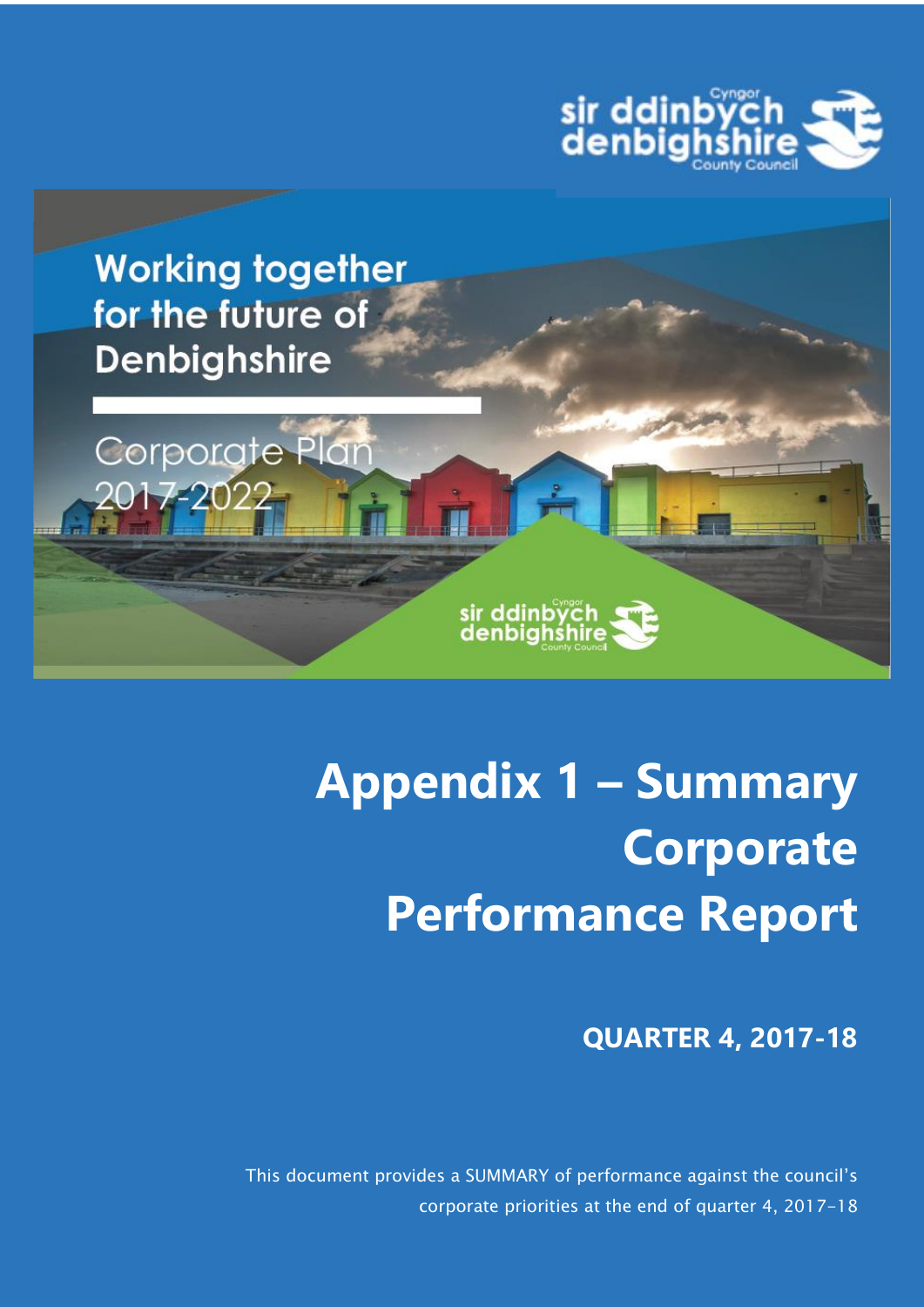# **CONTENTS**

<span id="page-1-0"></span>

| Connected Communities: Communities are connected and have access to goods and services locally, online and    |  |
|---------------------------------------------------------------------------------------------------------------|--|
| Resilient Communities: The council works with people and communities to build independence and resilience  11 |  |
|                                                                                                               |  |
| Young People: A place where younger people will want to live and work and have the skills to do so  17        |  |
|                                                                                                               |  |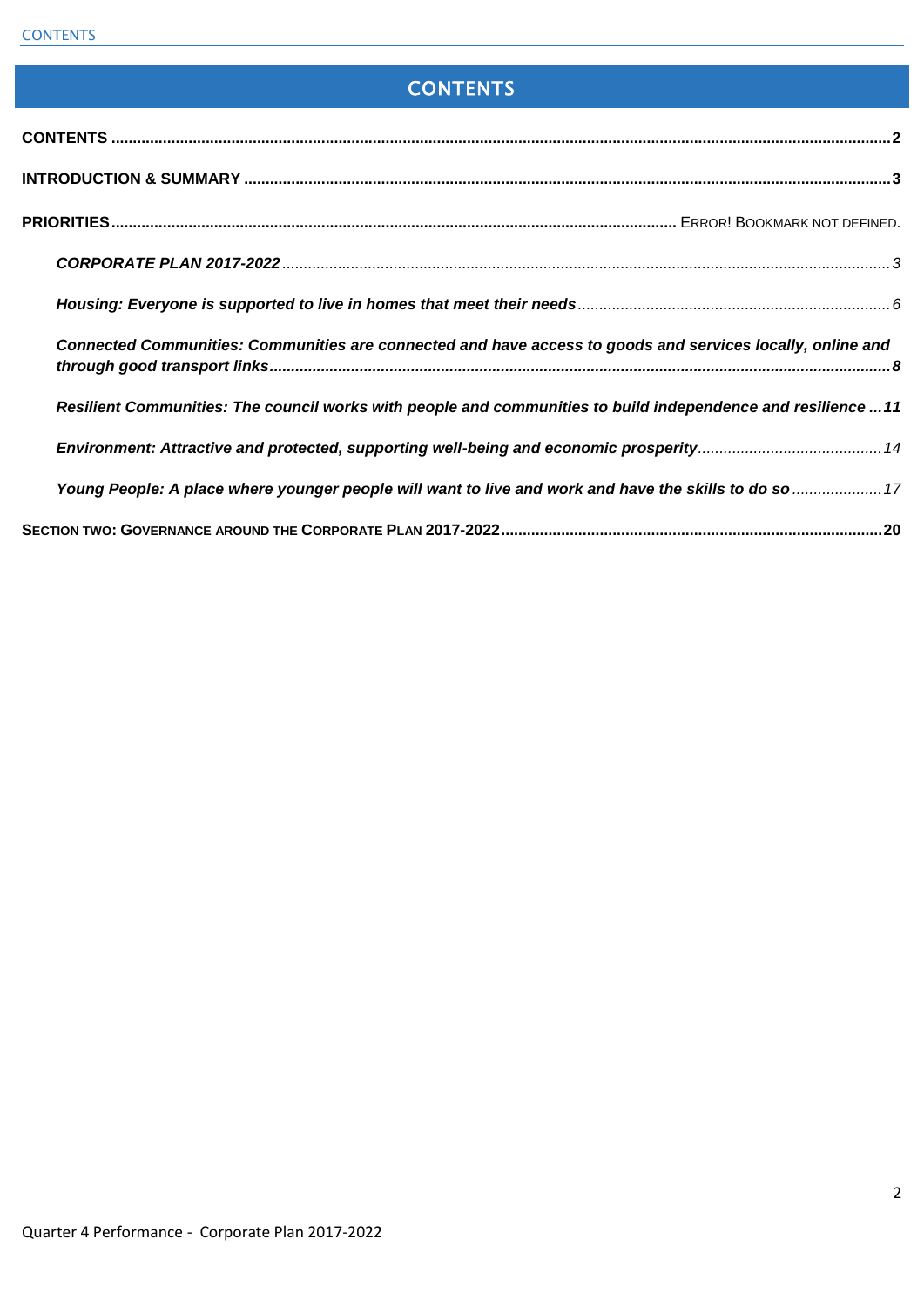## **INTRODUCTION & SUMMARY**

<span id="page-2-0"></span>This performance report looks at the Corporate Plan 2017-22. It provides an evidence-based assessment of the current position. The report contains a summary of the key issues identified.

#### **OUTCOME & PERFORMANCE SUMMARY**

This is the summary position for each priority in the Corporate Plan as at the end of Quarter 4 (March 31st, 2018).

For each priority there are two pieces of commentary:

- *Performance Status* provides narrative and an assessment of what the indicators tell us about our communities at present;

- *Programme Progress* sections outline how projects identified in support of each priority are developing.

The *Performance Status* gives an indication about how things are in our communities at present. Having recognised these are areas in which we want to improve during the life of this Corporate Plan, we wouldn't expect to be performing well in relation to these indicators at the present time.

The Programme of work we have in place to address these indicators should have a positive impact over time, so progress in this area is important. The *Programme Progress* status for each priority reflects this. The status will inform readers of whether the projects are being delivered on time, to cost, and to quality. This is an important area for Scrutiny to consider.

It's possible to have a poor *Performance Status* but a strong *Programme Progress* status. As we progress towards the completion of this Plan, we'd anticipate that both would match positively (i.e. both would be at least Good).

#### <span id="page-2-1"></span>**CORPORATE PLAN 2017-2022**

|                  |                                                                                                                                                         | <b>Performance</b><br><b>Status</b>       | <b>Programme</b><br><b>Progress Status</b> |
|------------------|---------------------------------------------------------------------------------------------------------------------------------------------------------|-------------------------------------------|--------------------------------------------|
| <b>Priority:</b> | <b>Housing: Everyone is</b><br>supported to live in<br>homes that meet their needs                                                                      | <b>ACCEPTABLE</b>                         | <b>GOOD</b>                                |
| <b>Priority:</b> | <b>Connected Communities: Communities are</b><br>connected and have access to goods and<br>services locally, online and through good<br>transport links | <b>ACCEPTABLE</b>                         | <b>GOOD</b>                                |
| <b>Priority:</b> | <b>Resilient Communities: The council works with</b><br>people and communities to build independence<br>and resilience                                  | <b>PRIORITY FOR</b><br><b>IMPROVEMENT</b> | <b>GOOD</b>                                |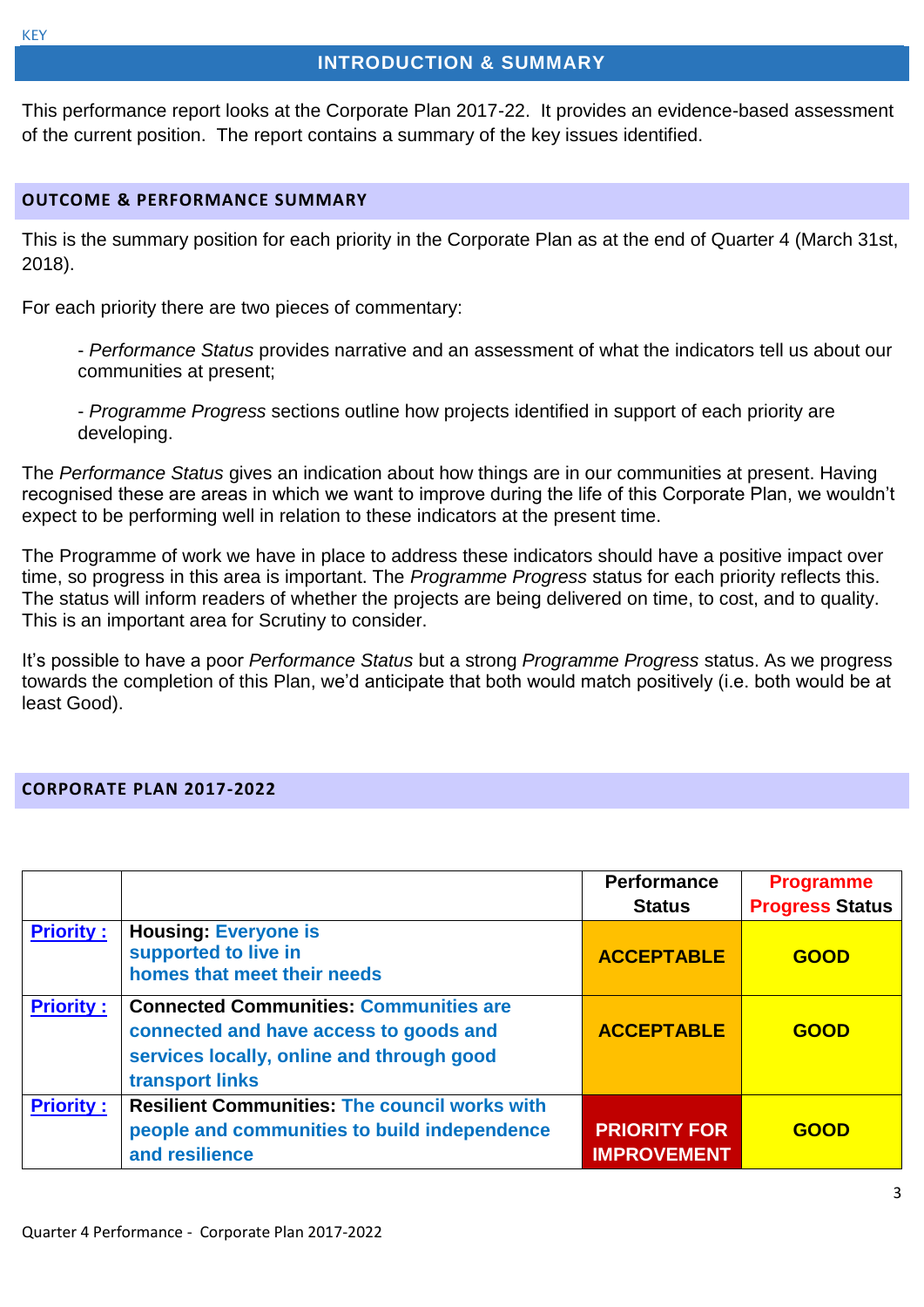| <b>Priority:</b> | <b>Environment: Attractive and protected,</b><br>supporting well-being and economic prosperity        | <b>ACCEPTABLE</b>                         | <b>GOOD</b> |
|------------------|-------------------------------------------------------------------------------------------------------|-------------------------------------------|-------------|
| <b>Priority:</b> | Young People: A place where younger people will<br>want to live and work and have the skills to do so | <b>PRIORITY FOR</b><br><b>IMPROVEMENT</b> | <b>GOOD</b> |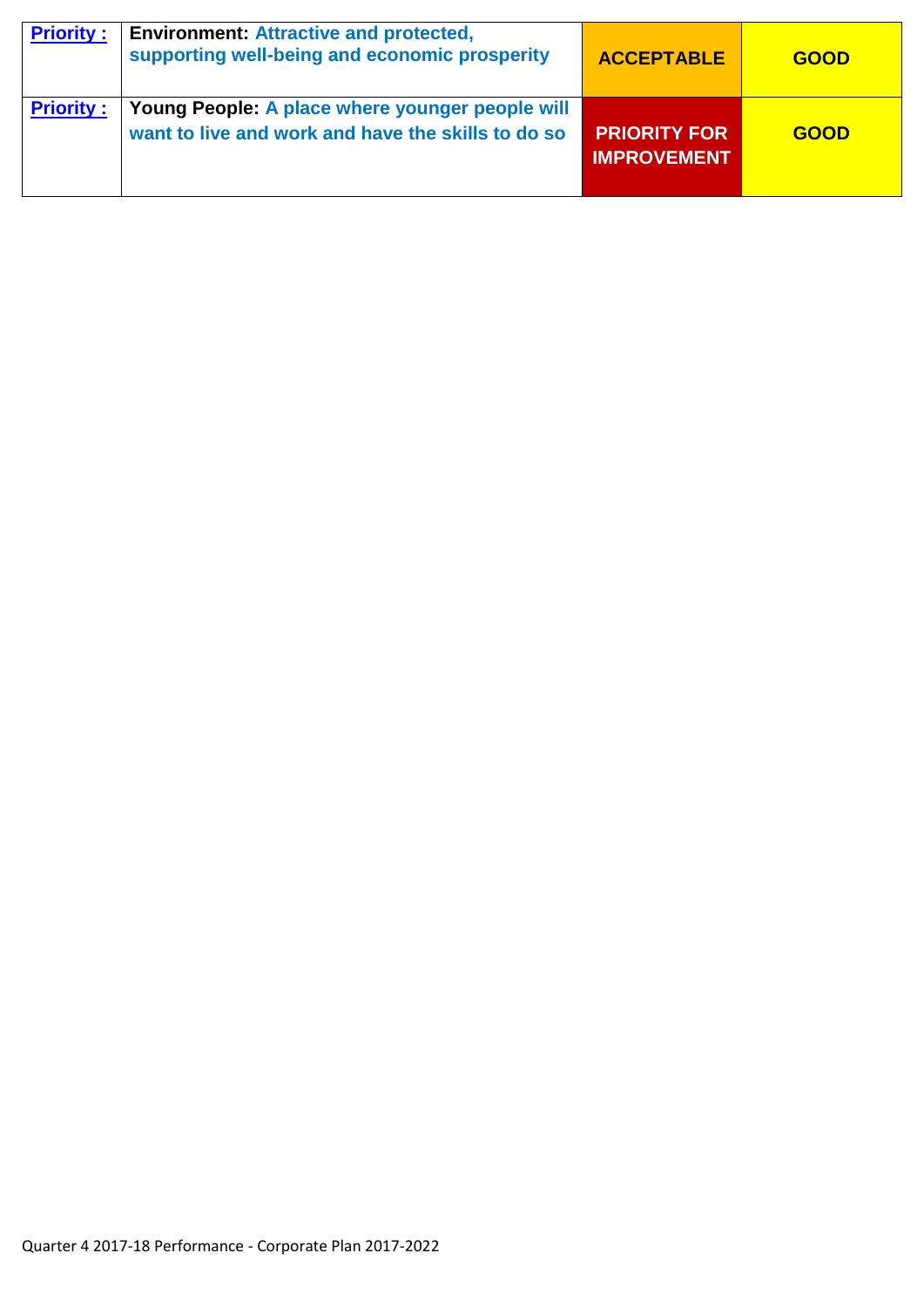# **KEY**

Each outcome contains a number of indicators, performance measures, and improvement activities. This content is used to determine how good the current position of the council is, which is based on contextual data to enable a more robust understanding of our performance.

# THE COLOURS

| Colour      | <b>Action Status</b>          | <b>Measure Status</b>      |
|-------------|-------------------------------|----------------------------|
| Green       | On Target                     | Excellent                  |
| Yellow      | <b>Experiencing Obstacles</b> | Good                       |
| Orange      | At Risk                       | Acceptable                 |
| <b>Red</b>  | Compromised                   | Priority for Improvement   |
| <b>Blue</b> | Completed                     | N/A                        |
| Grey        | No data                       | No data/count only/unknown |

#### THE EVALUATION

- The default methodology for performance evaluation is where the upper quartile reflects the transition to Excellent, and the Wales median reflects the transition to a Priority for Improvement.
- The default position for activity reporting is documented in the project management methodology, summarised above (Action Status).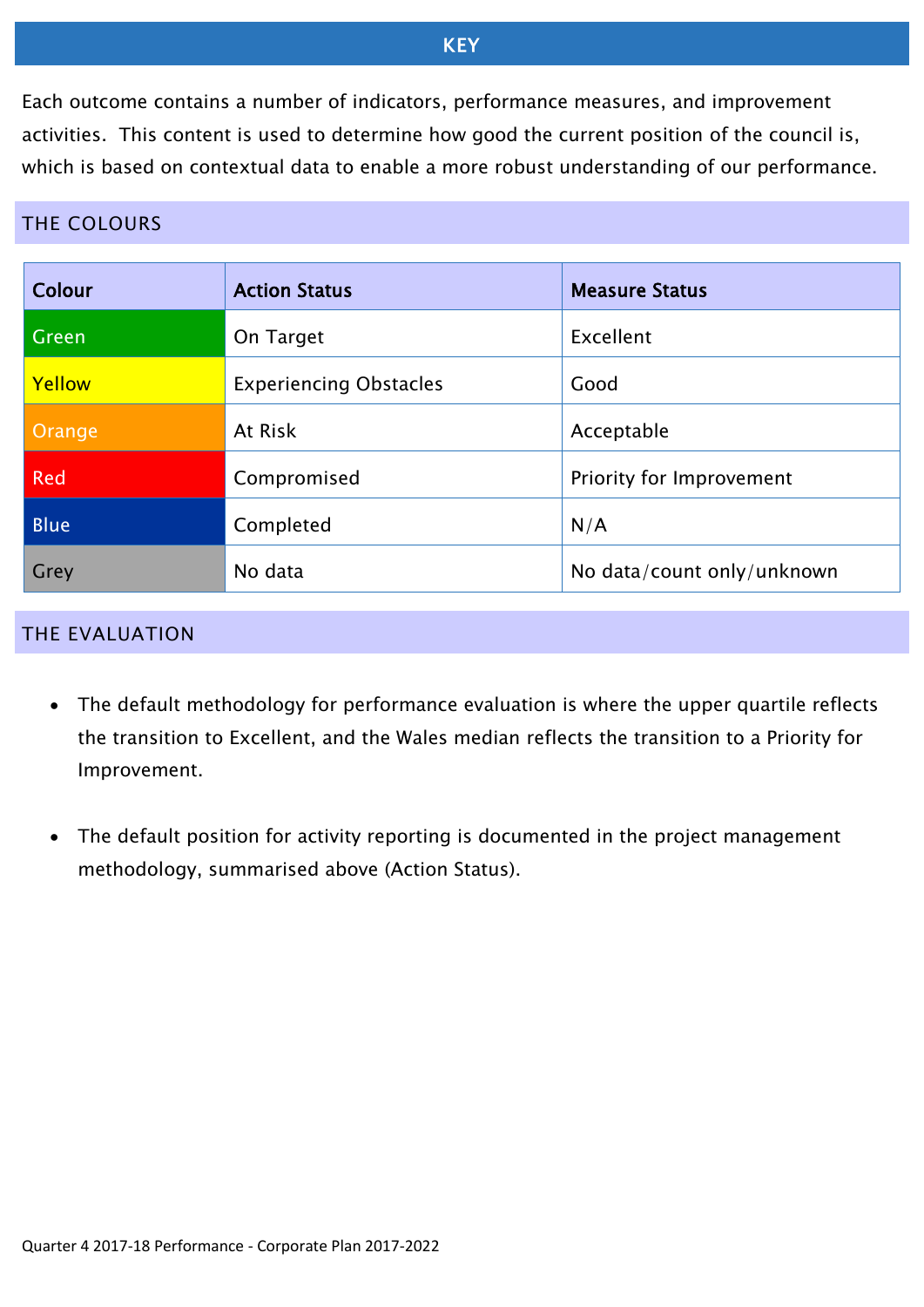# <span id="page-5-0"></span>**Housing: Everyone is supported to live in homes that meet their needs**



It is recognised that there is a need to ensure housing is available to meet the needs of Denbighshire residents and that this is an important factor in retaining or attracting young people to live in the area. During the last Corporate Plan we made a commitment to develop housing availability, and we want to continue to expand on those successes over the course of this new Corporate Plan.

## **Performance Status: Acceptable**

Overall our performance is `acceptable'.

An additional 196 homes were delivered in Denbighshire during 2017-18, 63 of which were affordable. This is on target with the Corporate Plan's aspiration of delivering an additional 1,000 homes over five years, 260 of which are to be affordable.

Responses to the Resident Survey 2018 will inform us of satisfaction with regard to the standard and availability of housing within the county. Results are anticipated to be reported on later this year.

The Additional Council Housing Developments project involves using the capacity within the Housing Revenue Account to support investment in the provision of 170 additional homes for social rent. The project is currently on target with an anticipated start for the first developments in Rhyl and Prestatyn to begin on the 30 September 2018. This will involve the construction of energy efficient homes, demonstrating integration between this and the Environment priority.

There were 1,289 people on the Single Access Route to Housing (SARTH) list at 31.03.2018. Work will be done to compare this performance and track trends in order to establish performance thresholds.

147 in total Disabled Facilities Grants (DFGs) and Major Adaptations were completed during 2017/18, enabling people to better maintain their independence and continue to live safely in their own homes, which is an increase of 23 on the previous year. These efforts have reduced the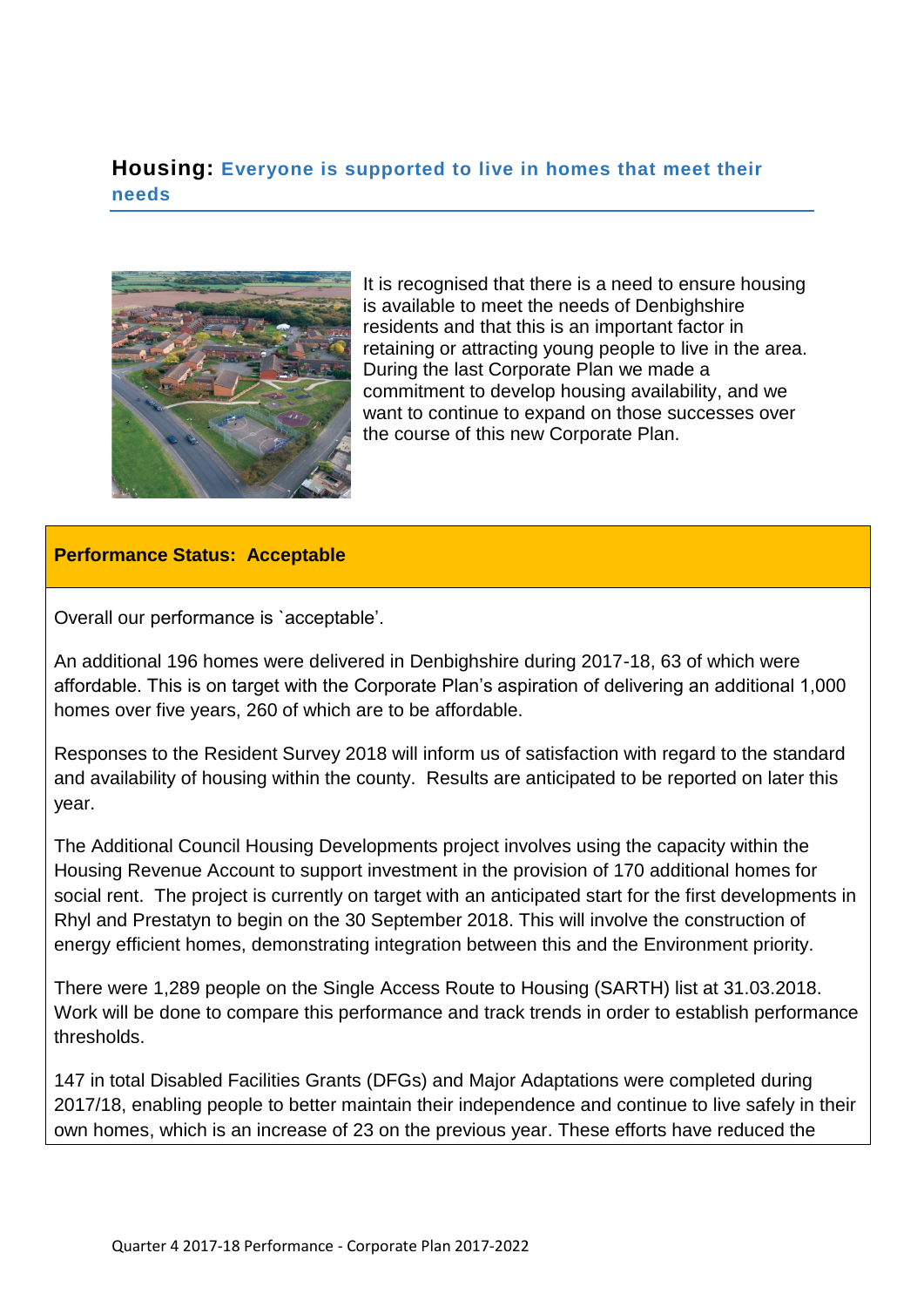specialist housing waiting list, however some long term complex cases will take more significant efforts to resolve.

A total of 1,088 people have been supported into homes that meet their needs during 2017/18. This can be a combination of people at risk of becoming homeless and adults needing placements to support community living.

# **Programme Progress: Good**

A total of seven projects are currently planned in support of this priority. Some are completely new, others are important projects that were already underway and will now be monitored by the Corporate Priority programme boards, with progress being shared via these quarterly performance reports.

Business cases have been brought to the board covering: Extra Care Housing; the creation of 170 council homes will begin (with the first 7 homes to start construction in September of this year); the provision of 260 affordable homes, and bringing 500 empty properties back into use. These are now live projects, with construction of the Extra Care complex of 71 units in Middle Lane being overseen by Grwp Cynefin (the tender process for the construction contract is currently underway). Ruthin's Awelon site will feature over 30 new extra care homes, with planning consent anticipated in September ahead of construction starting in June 2019.

Projects that are being scoped out during the next few months include one around the provision of specialist housing to support people with disabilities and low-level support needs, an additional supply of private sector homes, and also supporting young people to access suitable and affordable homes.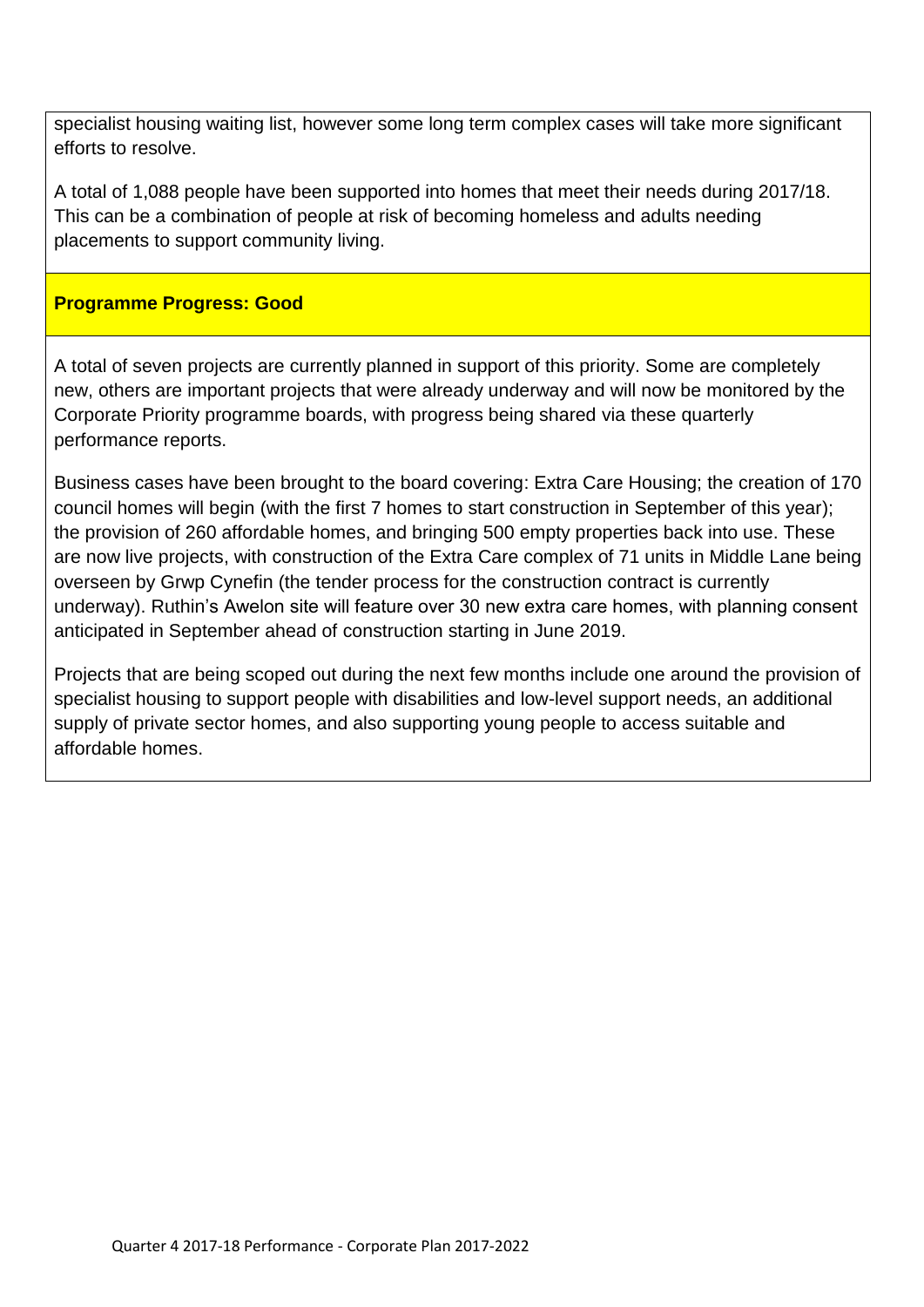<span id="page-7-0"></span>**Connected Communities: Communities are connected and have access to goods and services locally, online and through good transport links** 



Denbighshire understands that access to goods and services is key to maintaining people's independence, however, depending on where you live, this is not always easy. During the course of this new Corporate Plan, Denbighshire will make it a priority to ensure that communities throughout the county are connected and have

## **Performance Status: Acceptable**

Overall our performance is `acceptable'.

The percentage of transactions undertaken online has broadly stabilised lately (there was a spike in December 2017 due to electronic reporting of pot holes during adverse weather). A project to make more council services available and accessible online will be developed.

Four indicators are used to assess the condition of our roads: the percentage of principal (A), nonprincipal (B), and (C) roads that are in overall poor condition, plus a combination of all three. 2017/18.

The percentage of principal (A) and (C) roads that are in overall poor condition and the overall indicator for A, B and C are all anticipated to be `excellent' against performance based on 2016/17 thresholds for our `family group' of similar local authorities. This will be confirmed once National data is published in Oct/Nov 2018 and is reliant on the similar authorities not vastly improving.

5.1% of non-principal (B) roads 2017/18 in overall poor conditions (14 of 280 kilometres surveyed). Although an improvement on the previous year, performance status is anticipated to be `priority for improvement' based on 2016/17 thresholds for our `family group' of similar local authorities. This will be confirmed once National data is published in Oct/Nov 2018.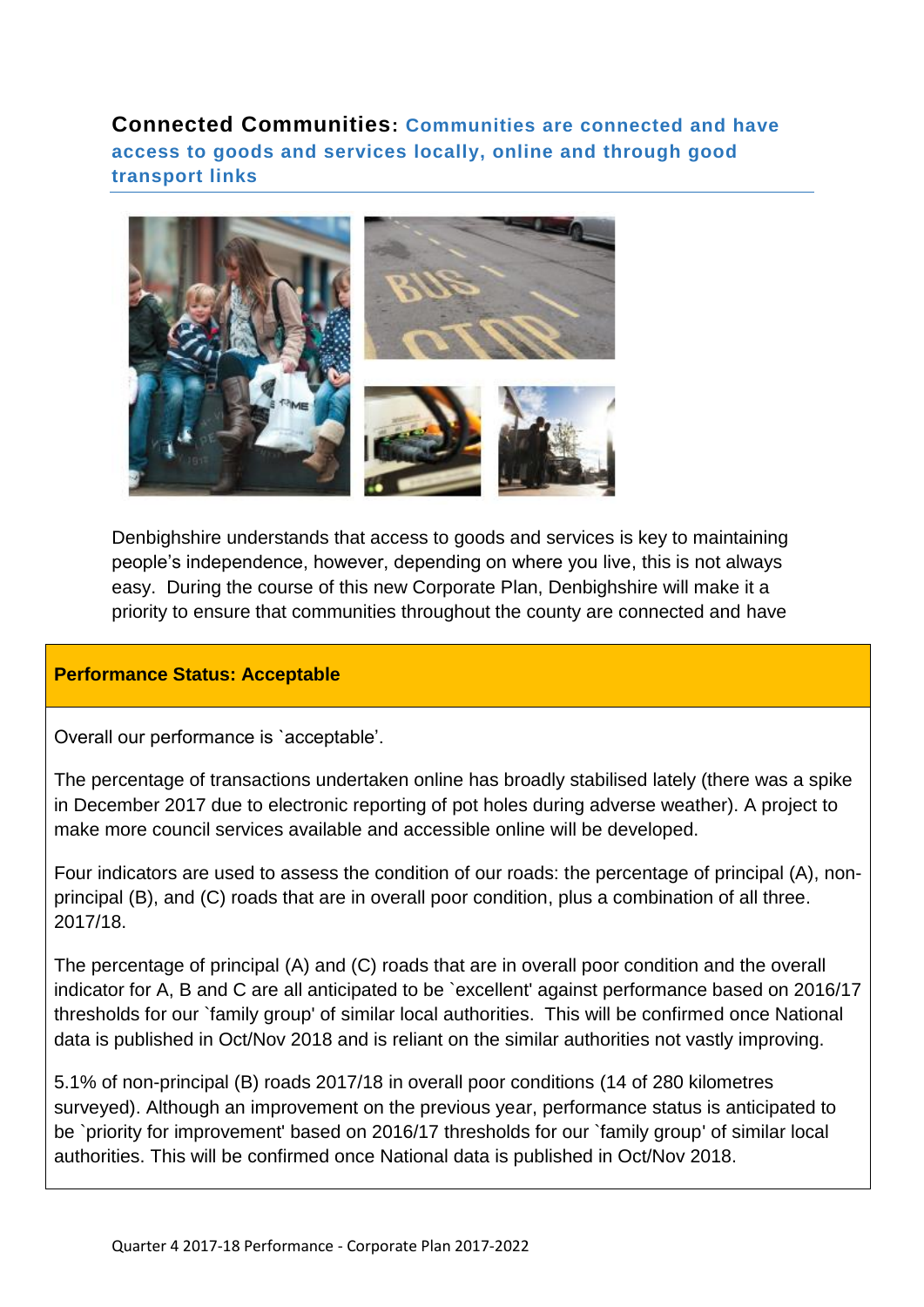4G mobile network signal on our roads is still very poor but is improving slowly. As at December 2017, 14.72% of A and B roads in Denbighshire had mobile 4G signal, an increase of 11.16% since December 2016. We are agreeing our ambition for this indicator.

Current superfast coverage (> than 30mbps) in Denbighshire was at 90.5% on 24 April 2018. In terms of rank, out of all 650 constituencies in the UK, Vale of Clwyd was 395th, Clwyd West ranked as 557th and Clwyd South as 513rd. We have slipped further in terms of coverage when ranked against other UK constituencies since the last period and the pace of improvement in Denbighshire is slower (a 0.1% increase since January 2018). This is therefore an important topic of focus.

The overall likelihood of digital exclusion in Denbighshire is extremely high, measuring at 9 on a 9-point scale, with 9 indicating the highest likelihood. The score is based on a combination of the following digital and social indicators: infrastructure, the number of people who have never been online, Basic Digital Skills; Basic Digital Skills used; age; education; income and health.

8 of 58 of LSOAs in Denbighshire are among the 10% most deprived in Wales in terms of Access to Services (WIMD) (2014). Typically, the LSOAs that perform poorly in this category don't usually feature other deprivation factors. Llandrillo is the most deprived in Denbighshire in terms of access to services and the 7th most deprived in Wales overall. We are developing a business case to better enable people to travel to work, education and services, which should have a positive impact on this situation, though it will take time to put the corrective measures in place. The first step is to produce a Sustainable Travel Plan. This work is scheduled for completion in the next 12 months, and will involve significant work with partners and residents in order to ensure the plan is based around users' needs.

We are developing a business case to improve infrastructure to make it easier to stage events, recognising that organising and attending community events is beneficial both for individual wellbeing, community cohesion, and increasing local leisure spend. This project therefore also integrates with the Community Resilience and Environment priorities.

# **Programme Progress: Good**

The seven projects currently planned that will deliver against this priority are a combination of ongoing business as usual and new initiatives.

Investment in roads and bridges to maintain a viable and sustainable infrastructure is an example of business as usual, but discussions will take place to agree the minimum standards required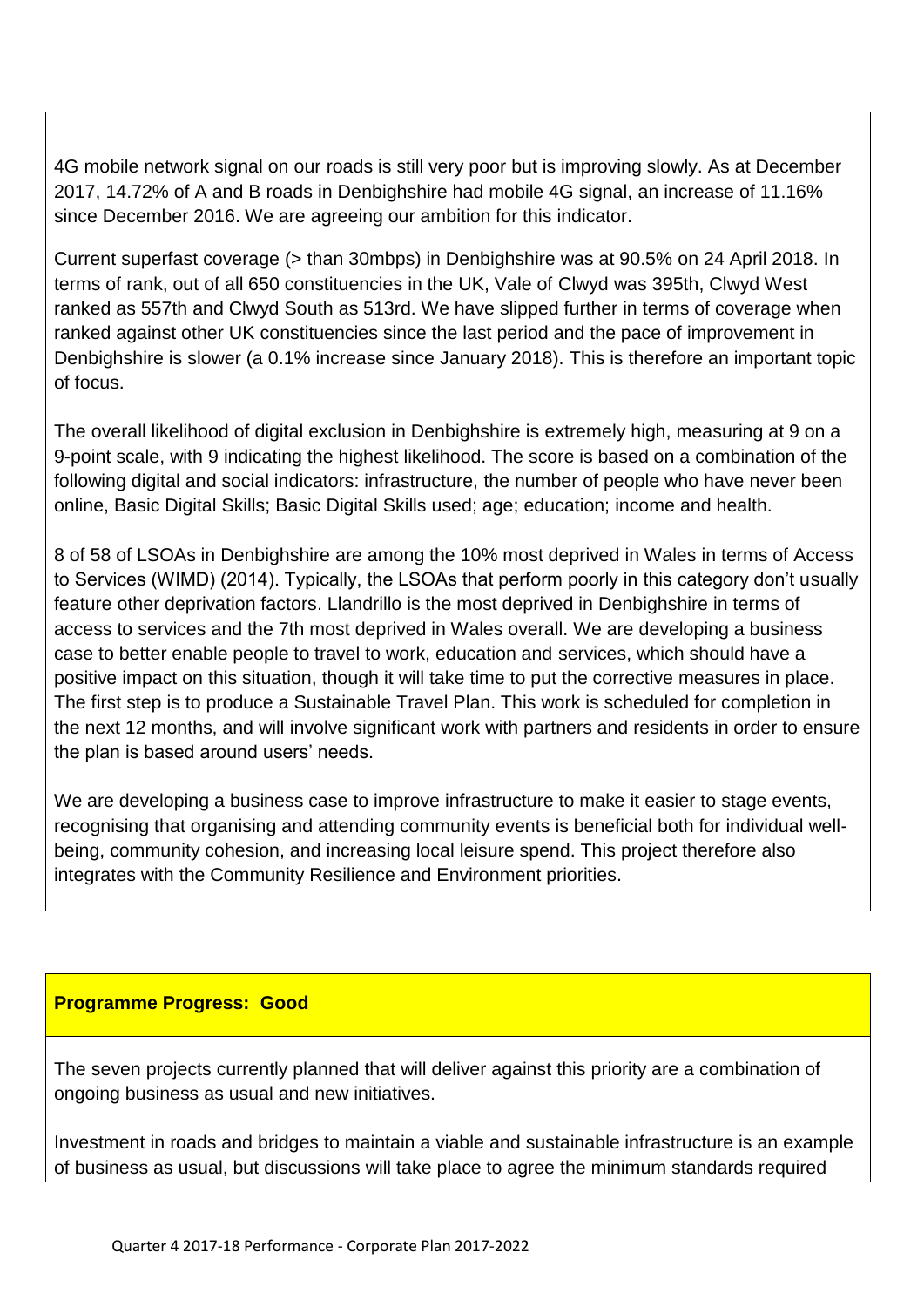and prioritisation of routes. Any work will require capital investment, which will be passed before Cabinet for decision.

All other areas of work are new, which means there is much to do but also much to gain. Project Briefs have been brought to the boards for initiatives that will better enable people to travel to work, education and services; ensure council information is accessible online; reduce digital exclusion, improve infrastructure for staging events, and make superfast broadband and mobile networks available to everyone. The latter of these projects will focus on encouraging communityled projects, improving digital infrastructure of areas of social housing (both integrating with Community Resilience), and removing barriers that prevent network providers from using public sector assets to extend the reach of their infrastructure.

Despite work starting on these projects now, due to the level of complexity inherent in all they're likely to take two-three years to deliver. Progress at key stages ahead will be monitored and reported.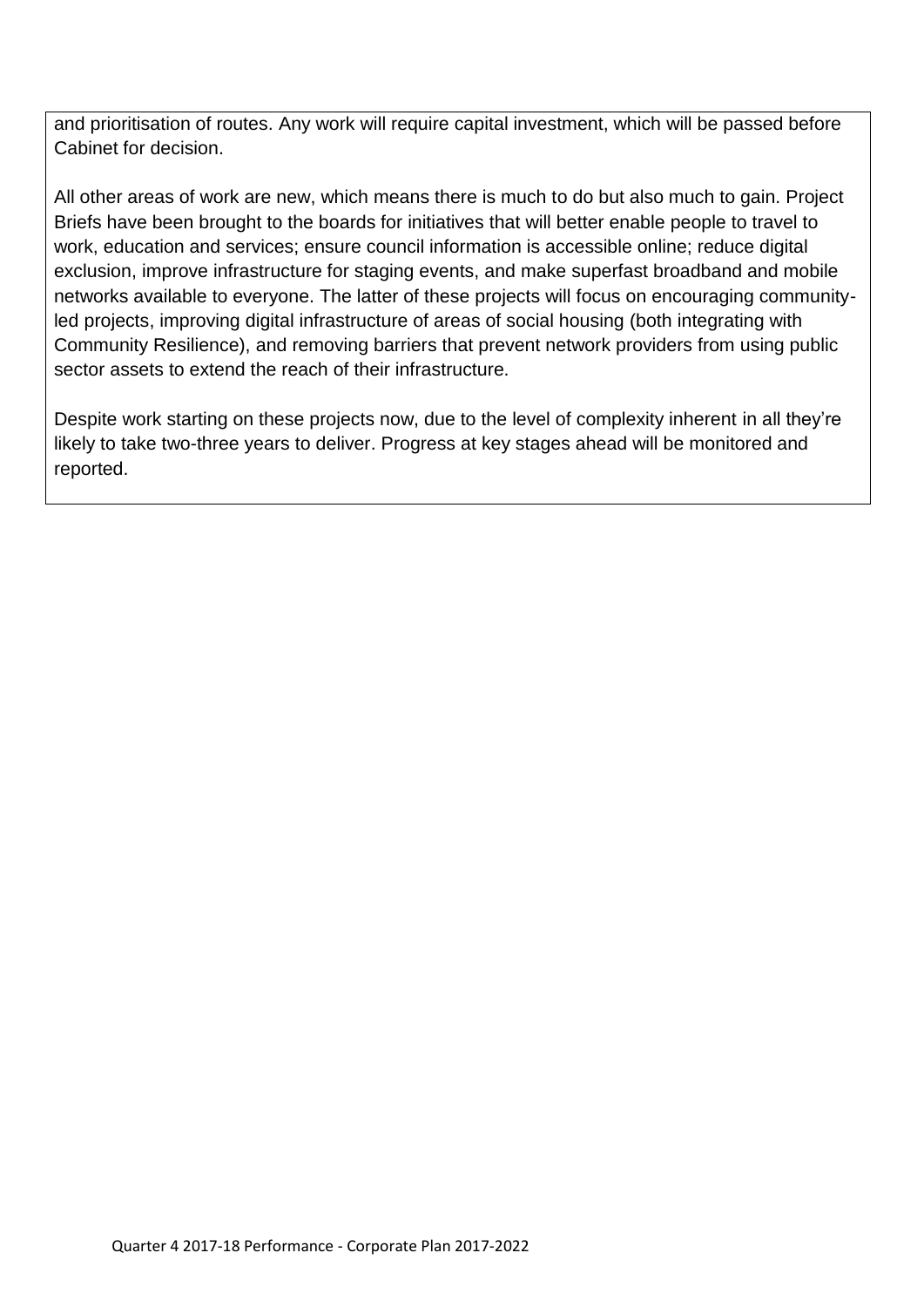<span id="page-10-0"></span>Resilient Communities**: The council works with people and communities to build independence and resilience**



In Denbighshire we aim to promote people's health and well-being and encourage them to remain as independent as possible. In order to do this, we need to work with everyone in the community, to ensure that there are strong support networks in place and ensure people have more involvement in decisions affecting their future wellbeing. At the same time, we will continue to make sure that people at risk of abuse or exploitation are safeguarded.

## **Performance Status: Priority for Improvement**

Although a proportion of the indicators for this priority are either counts or will not be known until the completion of the Residents' Survey 2018, there are some important indicators where there is much to achieve before performance will be deemed Acceptable. Therefore the status at present is a Priority for Improvement.

The average length of time adults (aged 65 or over) are supported in residential care homes for quarter 4 remained high at 1,195 days and is showing as `red'. A trend line is also included to depict where we realistically expect to perform, acknowledging that it's highly unlikely that we will be able to reach the Acceptable Welsh median level of no more than 800 days in the next three years. Instead our ambition is to reduce to no more than 1,000 days on average, but agreeing that the Denbighshire average should not exceed 1,200 (this figure will be reviewed annually).

The percentage of people reporting they have received the right information or advice when they needed it is at an Acceptable level, slightly higher than the Welsh average at nearly 82%, based on the national survey.

Carers play a pivotal role in supporting vulnerable people to live at home. They often support people with complex and long term care needs, and this can be a challenging and demanding role. Carers contribute 96% of care in the community in Wales (Carers Wales), so looking after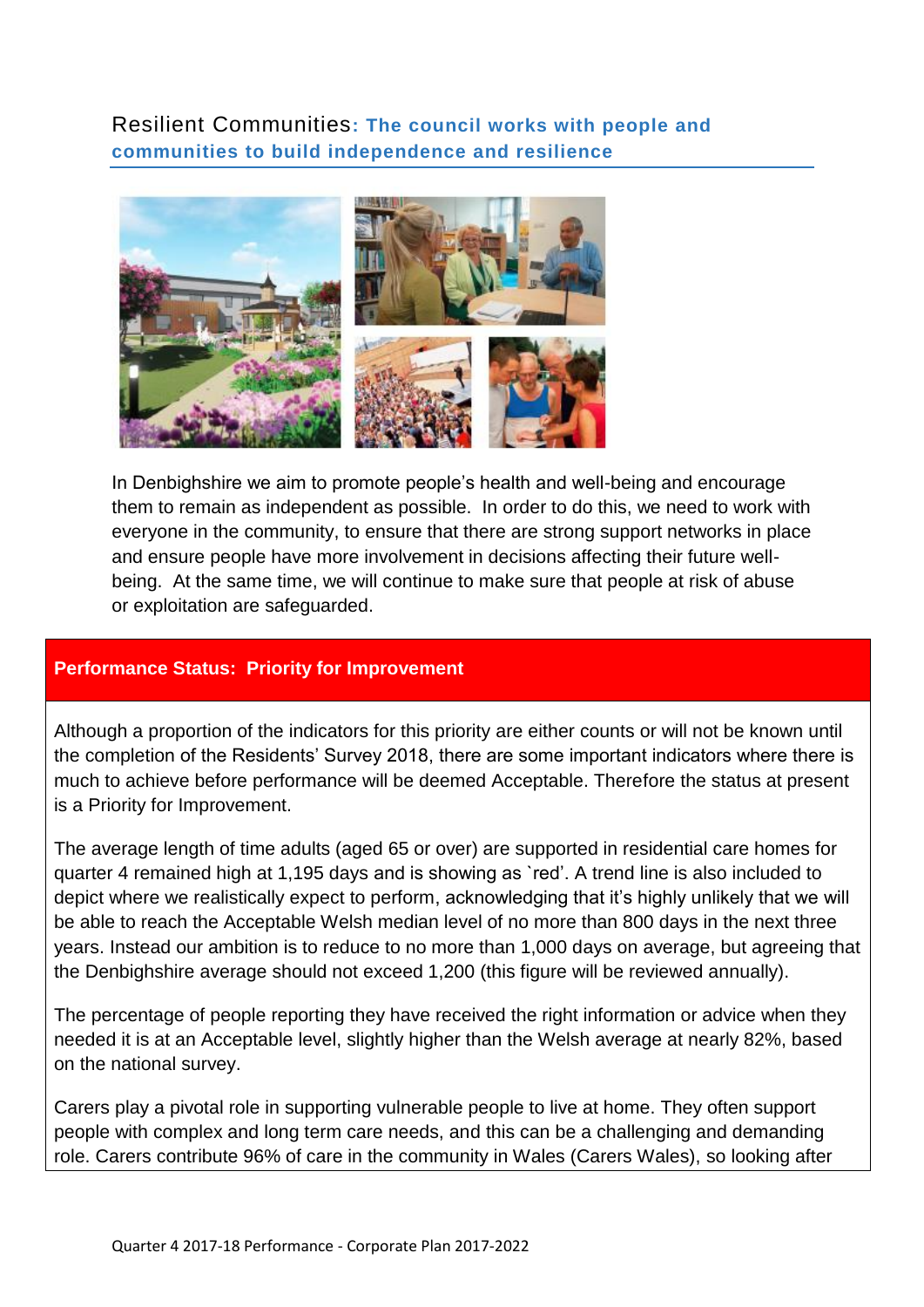their well-being is vital to deliver sustainable social services. A breakdown in the caring role due to a reduction in the carer's resilience is often a precursor to significant packages of care. In Denbighshire, the recent annual Have Your Say survey asked carers whether they felt supported in their caring role, and only 56% answered positively (compared to a national average of 68%). Furthermore, of 525 assessments of known carers needs, only 119 (23%) went on to have a support plan. This suggests there is much to do to better support carers and address the taboo of identifying as a carer and accepting the support that's on offer. A project to address this is in development at the moment (see details in section Status of programme of work below).

In order to improve performance there are a number of initiatives in place under this Corporate Plan: work to support carers, provision of extra care housing (integration with the Housing priority), and the enabling and early prevention projects that include greater access to information that supports people's independence and resilience (e.g. Dewis), and creating seamless health & social care services.

New questions have been developed in our Residents' Survey 2018 to inform us of the percentage of people who agree `My local area is a place where people will pull together to improve the local area'. Driven by this aspiration, we have published Community Development web pages, offering communities advice and guidance on a plethora of subjects to support their planned activities.

Further questions inform us of the percentage of people who feel able to influence decisions affecting their local area. Coupled with a question on the use of the National Principles of Engagement within version 2 of our Well-being Impact Assessment (which is due for release shortly), there will be a mechanism in place to report which projects have considered these principles, reflecting the fact that we are committed to enabling and putting into practise earlier involvement of service users in service design. During 2017/18 our Engagement Portal has been developed and will soon be available to enable residents and partners to engage with policy and project design and delivery.

Domestic abuse is a community safety issue that has negative implications not just on its direct impact on victims, but also (and particularly) affected children, often triggering issues of poverty and adverse childhood experiences that have repercussions into adulthood. The number of recorded incidents of domestic abuse are much increased since last year. Her Majesty's Inspectorate visited all Police forces in England and Wales in 2016 and found that crime reporting could be improved, and this increase could be due to the new capturing crimes methods on the police system.

The number of repeat offenders of domestic abuse has ranged from 20 persons to a maximum of 28 persons. This figure counts repeat adult offenders of two or more domestic crimes in a rolling 12 month period.

It's important to note that many of the projects under this priority put in place preventative measures that should have a positive effect on the trends of these indicators. However, they are influencing and enabling in their nature (rather than delivering tangible outputs), and we must be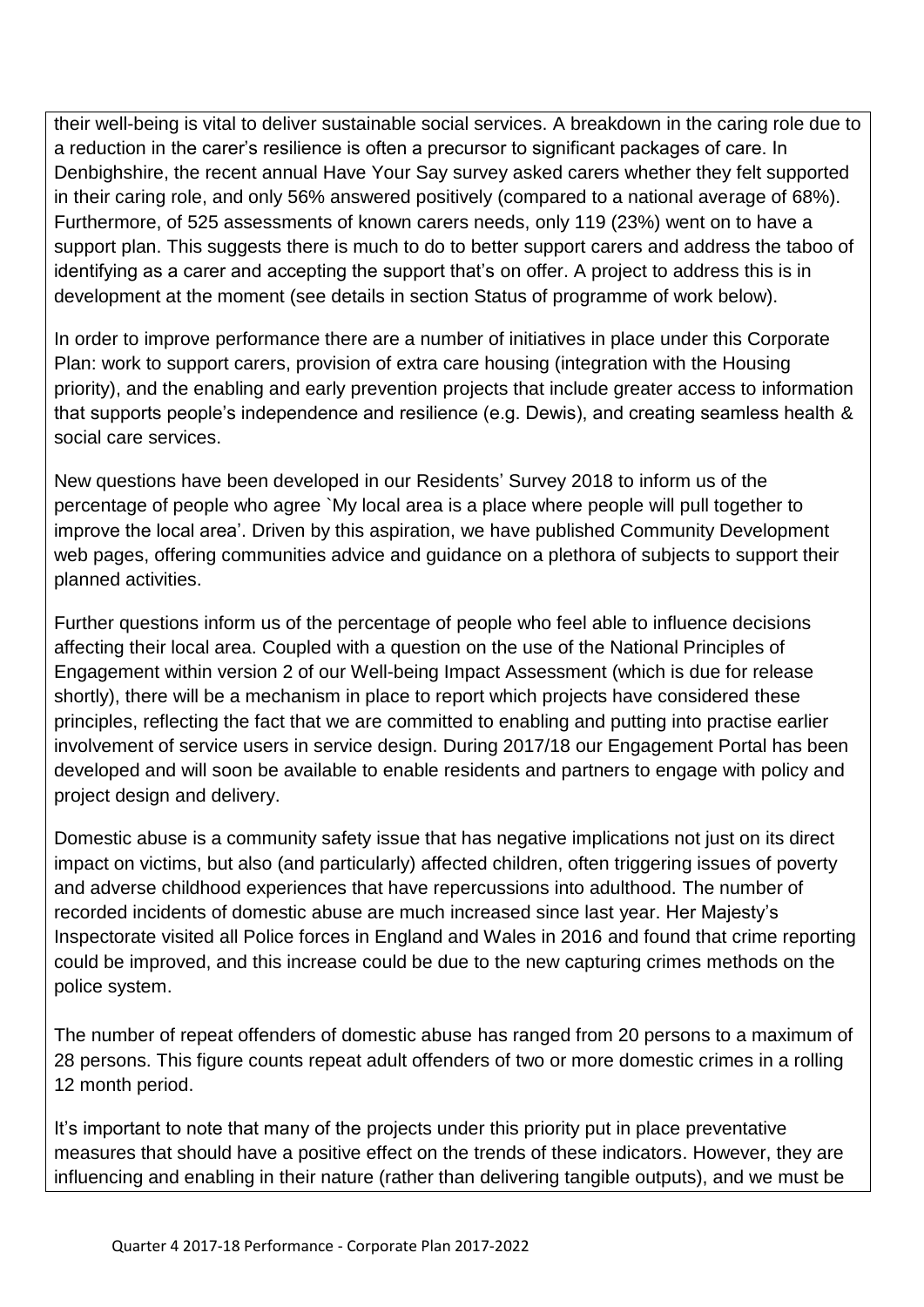conscious that the assumptions we've made could pose a risk to our achieving our goals (e.g. we assume that if advice is made available online our residents and/or those supporting them will access and follow this advice). For these cases it will be important to follow-up post-project implementation to check the impact of our interventions.

#### **Programme Progress: Good**

Of the six projects currently identified in support of this priority, two are already being delivered: Supporting people to plan and shape their communities, and People are involved in shaping and improving services (see section on Indicators above).

A business case has been developed for the project to support carers, and it is recognised that this topic is a particularly emotive one. We will therefore endeavour to ensure that we share our ideas early on in order to support involvement. The project will further develop support for carers (including young carers) living with - or caring for, a citizen in Denbighshire - in order to improve their well-being. The project will draw in support from the authority's key business areas in order to identify priority actions to broaden the range of support available to carers. The project will also identify actions in relation to current commissioning of carer's services and operational processes.

Project briefs for tackling domestic abuse (through awareness for staff and young people), and enabling information that supports resilience and independence to be accessed are being developed.

A significant project is that of designing seamless health & social care services in form of Community Resource Teams. Denbighshire is working in partnership with BCUHB to deliver this project, with BCUHB being the lead delivery partner. The aim of the Community Resource Teams is to deliver comprehensive, flexible and responsive multi-agency and multidisciplinary community health & social care services, which are easily and seamlessly accessible from the citizen's perspective. There are four priority areas for development: Rhyl, Prestatyn, Denbigh and Ruthin.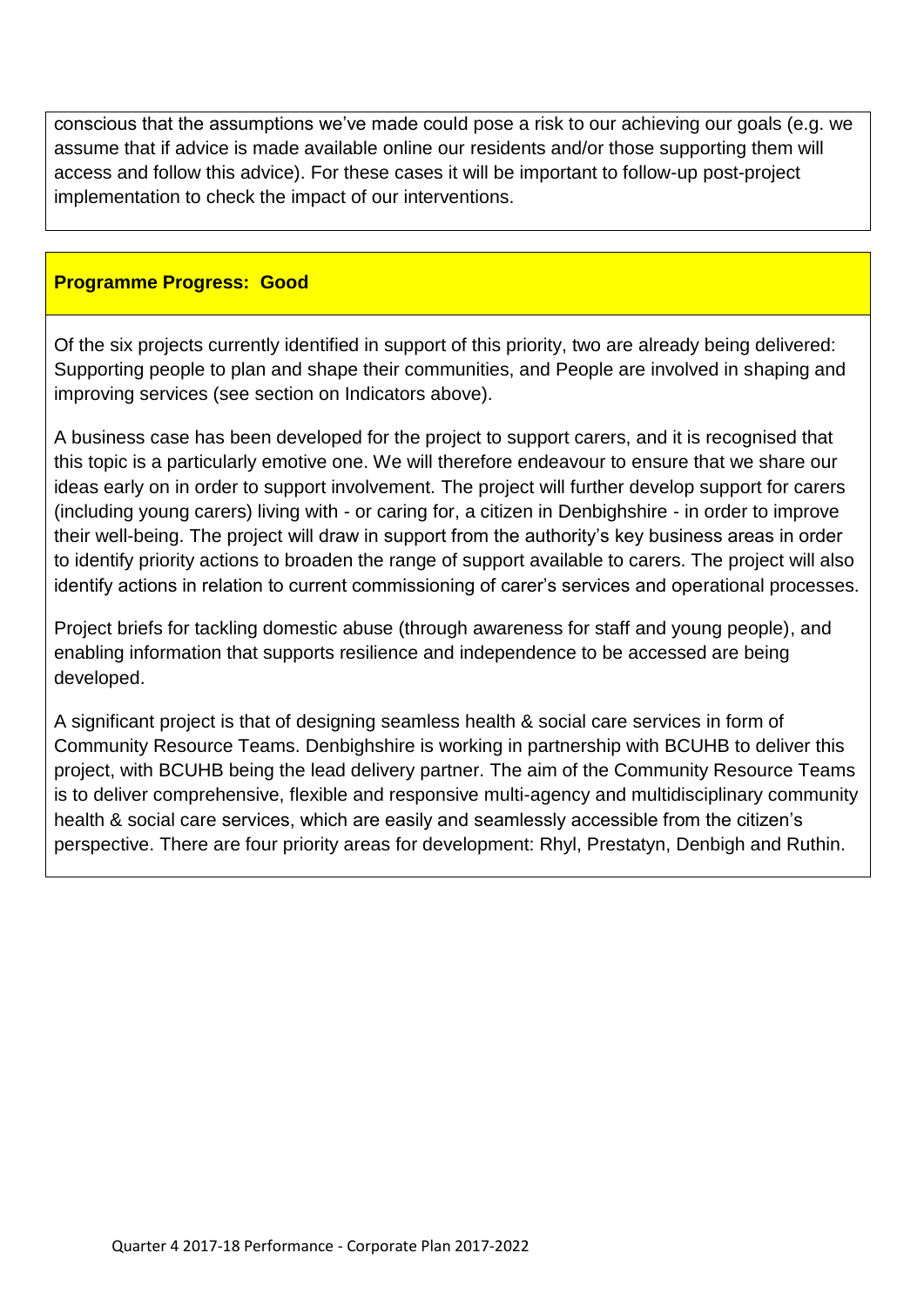<span id="page-13-0"></span>**Environment: Attractive and protected, supporting well-being and economic prosperity** 



Denbighshire aims to ensure that the environment is both attractive and protected, but also supports community well-being and economic prosperity. To achieve this we will reduce our carbon impact and increase the use of renewables throughout the county. We also plan to increase the biodiversity value of the county by protecting vulnerable species and habitats for the benefit of both wildlife and people who live and visit Denbighshire. Alongside this, Denbighshire aims to raise the profile of the county as a place to hold outdoor events that capitalise on our unique environment.

## **Performance Status: Acceptable**

Overall our performance is `acceptable'.

The total economic impact of tourism in the county is nearly £500 million, and performance here has grown steadily over the last five years.

At the end of quarter 4 a total of 957 (28%) existing council surveyed properties were recorded as achieving an energy efficiency rating of C or above. However, it is noted that not all stock condition surveys have been completed at this time and this figure is subject to change. As no new council homes have yet been built, none have an energy efficiency rating of A as of yet.

Thresholds have been set for reducing our carbon emissions at 3% reduction as acceptable, 4% reduction as good and a 5% reduction as excellent per annum in order to achieve our ambition of 15% reduction over the five years between 2017-2022. A Business Case is currently being developed to outline how this will be achieved in our own assets (including buildings that we occupy and emissions from our fleet).

At the end of quarter 4 we had planted over 3,000 trees to increase tree canopy cover in Rhyl, from an overall five-year ambition of 18,000. The Council will be working closely with the community throughout the project with a number of opportunities to get involved, including community planting days.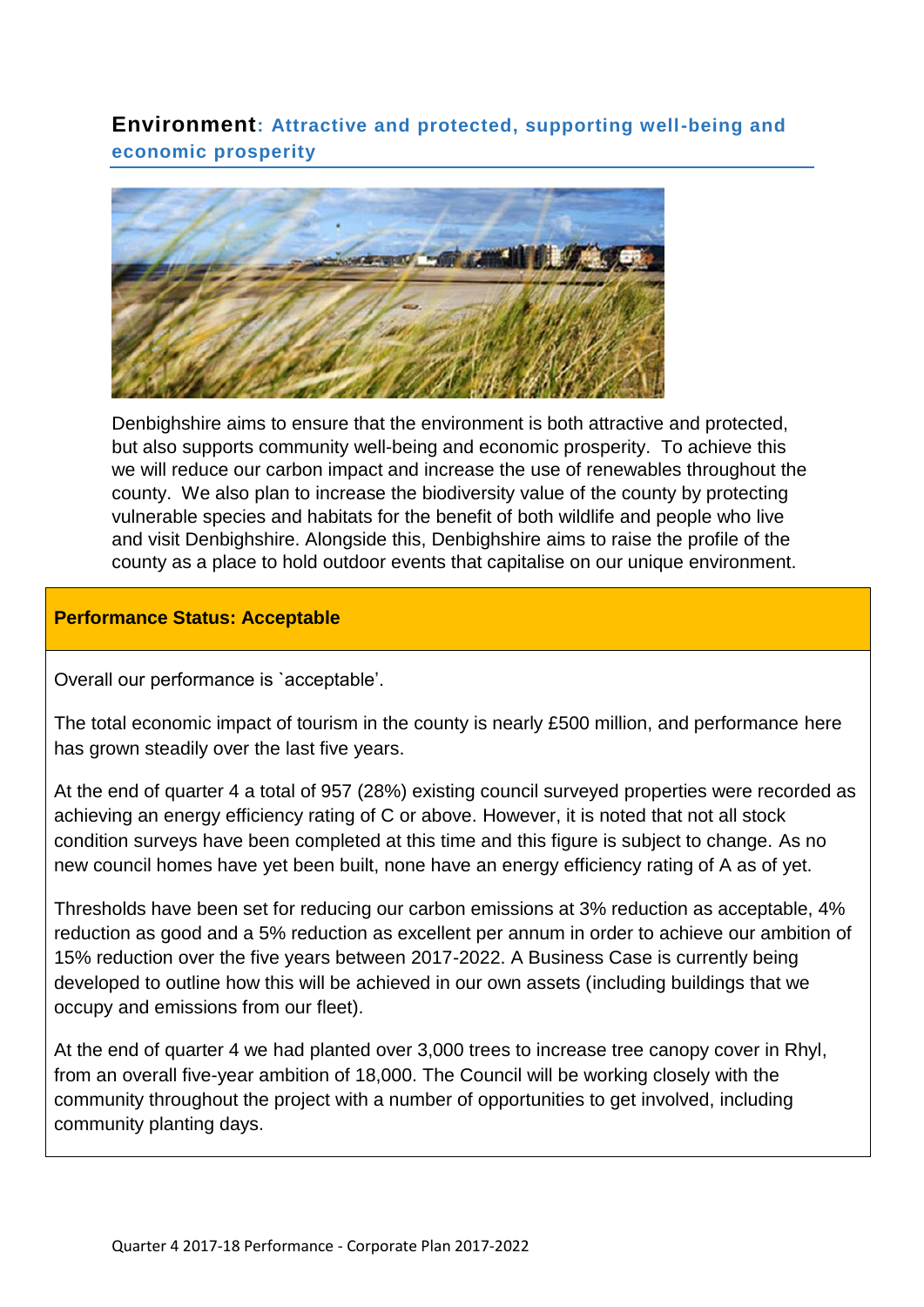At the end of quarter 4, the numbers of black grouse, little terns, adders, sand lizards & bees is at an `acceptable' level within the county. These species and groups of species are considered to be of particular importance due to a combination of their small or declining populations, and limited range. We have outlined plans to improve the populations of these species over the course of the five year plan. On 11th April, 2018 we gained Bee Friendly Status. We now need to progress the project by designating Bee Friendly sites within Denbighshire, and involving the community at every opportunity.

We will survey our residents to ask them about their satisfaction with open spaces in the area, and results will be ready later in the year.

We have an ambition to support all sectors to work together to increase the quantity of energy that is produced from renewable sources. A project will be brought forward later in 2018, so the draft indicator is subject to change as it becomes clearer what data can be reliably collected and reported upon to provide us with an informed position.

Based on a National Flood Risk Assessment in 2012, 16,750 properties in Denbighshire were in a flood zone, which is between 20% and 30% of all properties in the county. The 'Flooding in Wales' report identified 3,250 properties as being in severe risk of flooding, with a further, 13,200 at moderate or low risk. The East Rhyl Coastal Defence Scheme is ongoing and it is anticipated to be completed in 2020, with 500 properties of those properties at severe risk benefitting from a reduced risk of flooding. Further projects will be progressed throughout the period of the Corporate Plan to reduce the risk of flooding throughout Denbighshire, subject to funding.

# **Programme Progress: Good**

Of the seven projects currently identified here two are already underway: urban tree planting, and the East Rhyl coastal defence scheme.

A future project that will be brought to the board will propose an extension of the flood risk management work, but will require sizable capital investment. This will be considered later in 2018, and investment decisions will be put before the Strategic Investment Group and Cabinet.

Other projects under this priority focus very much on the 'green' agenda. The Biodiversity project will seek to create conditions under which biodiversity can flourish not just through management of our countryside sites but also by providing expert advice to partners in construction, planning, etc. to ensure opportunities to mitigate negative impacts and enhance positive impacts of developments are sought.

A new area of work for the Council is that of Increasing renewable energy capacity across the county. The work is to be scoped out (late 2018), but as well as having the potential to deliver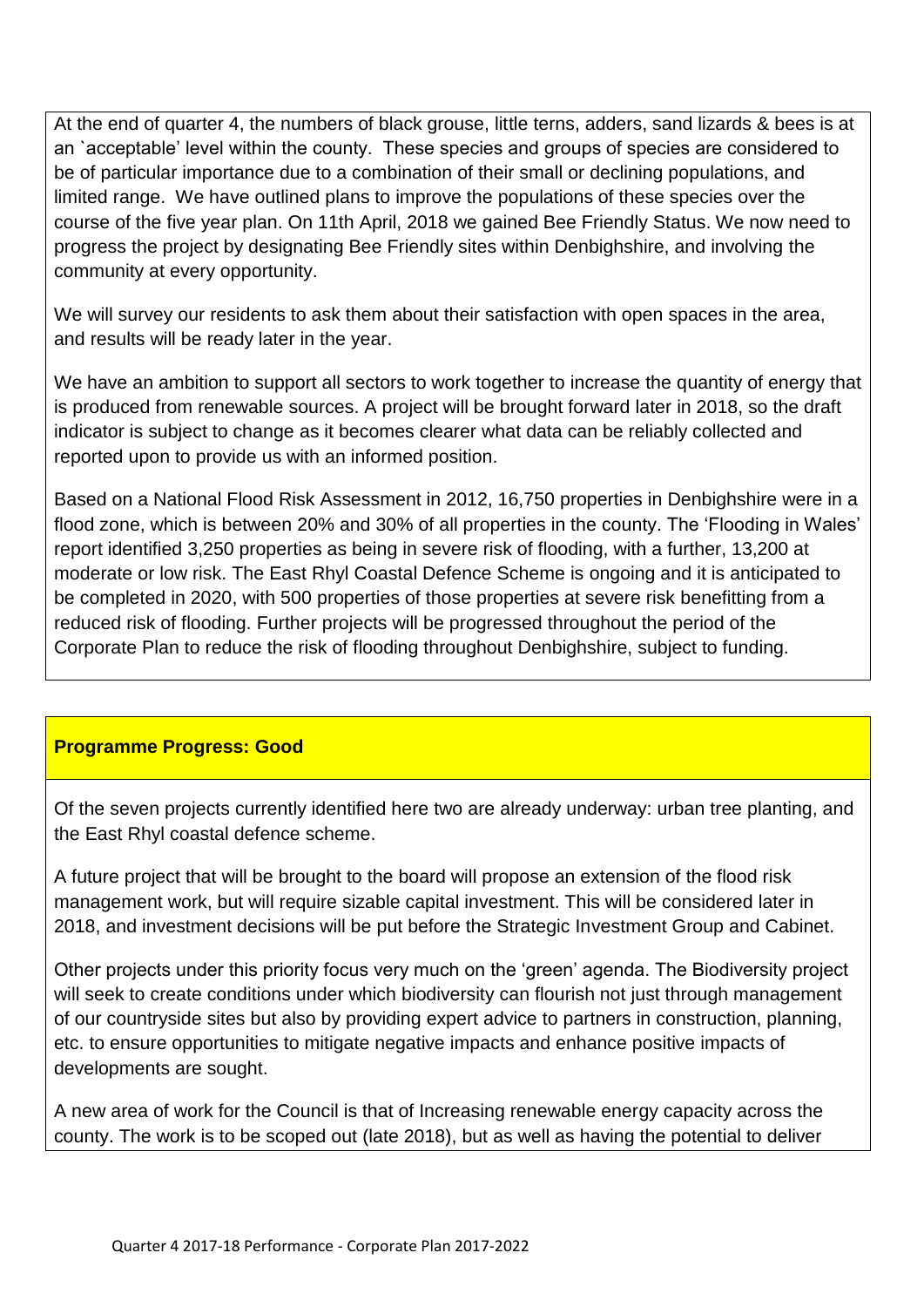environmental benefits the work could deliver job opportunities in the energy sector (integrating with the Young People priority).

The two remaining projects focus on reducing carbon emissions from the buildings that we (as employees) occupy and the vehicles that are used, and improving the energy efficiency of council homes. As well as reducing carbon output, the latter project will also help to reduce households' expenditure on fuel. Project briefs for these will be delivered by summer 2018.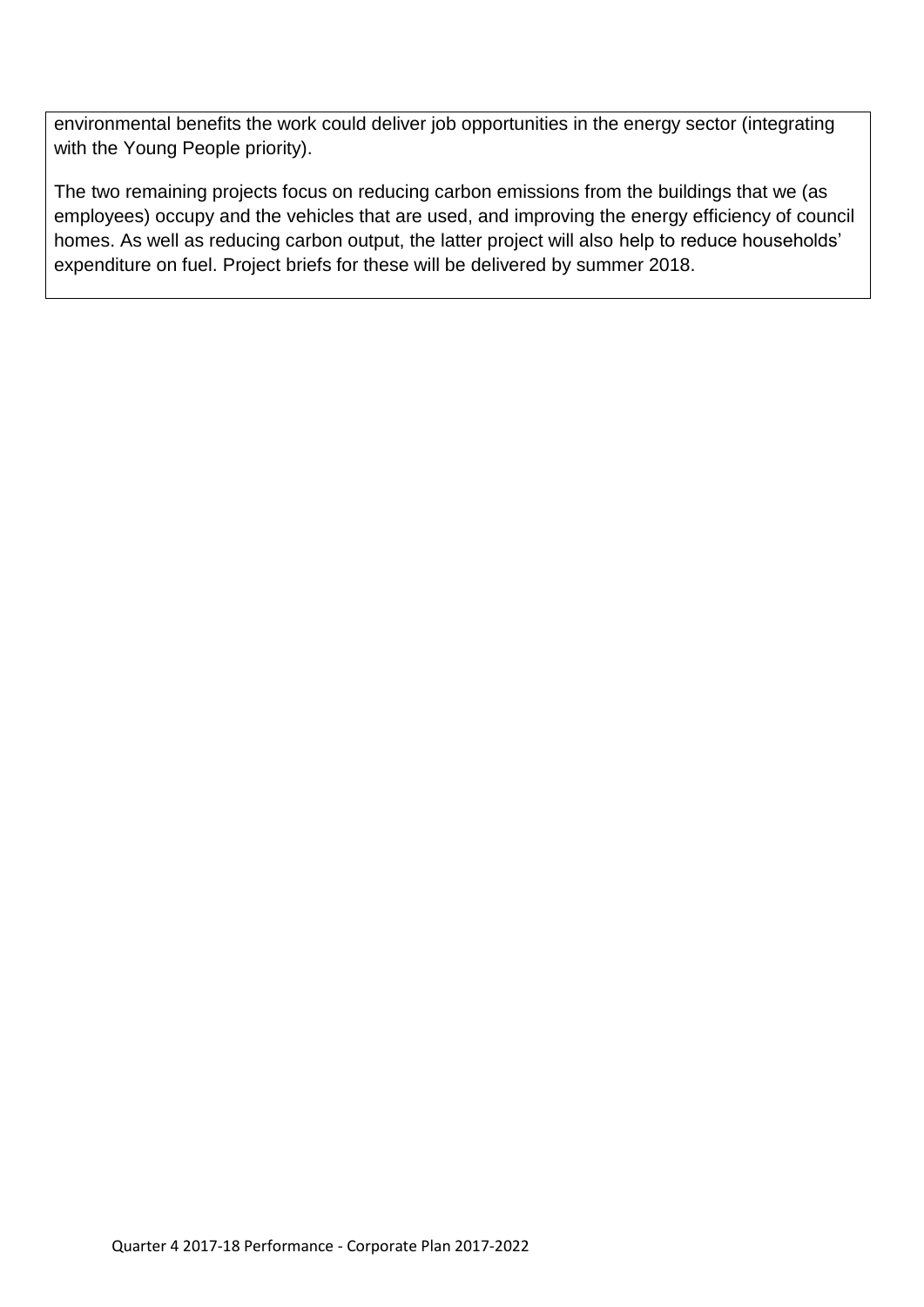# <span id="page-16-0"></span>**Young People: A place where younger people will want to live and work and have the skills to do so**



We want Denbighshire to be a place where young people can and want to flourish. To do this there must be excellent education provision working alongside a strong employment offer for all, focusing on skills for work and skills for life. We also know that physical and emotional well-being from an early age is important, preventing problems occurring later in life. We want to make sure that we give young people the best start in life, and will work with our partners, schools and businesses to make this happen.

## **Performance Status: Priority for Improvement**

Overall our performance is `Priority for Improvement'.

Based on attainment in Summer 2017, 50% of Yr11 pupils achieved 5 GCSEs A\*-C (including English or Welsh (1st language) and Maths, against 83.5% of them achieving the commensurate grade at the end of primary school (Yr6). Our ambition for the Corporate Plan is to see this difference between primary and secondary attainment narrow over the next five years.

Recently published data for primary and secondary attendance (2016-17 academic year) has seen both fall 0.1%, primary attendance remaining in the third quartile (acceptable), and secondary remaining below the Wales median (priority for improvement). Closer examination reveals that authorised absences have fallen and unauthorised absences have increased. This is attributed to schools engaging more with the Council's fixed-penalty process, now ensuring the correct coding of any unauthorised holidays.

The percentage of 18-24 year olds claiming work related benefits has steadily increased in Denbighshire over the last year, now at 3.8%. With the new Corporate Plan, thresholds for this measure have been reviewed. Previously, following the financial crisis, a baseline for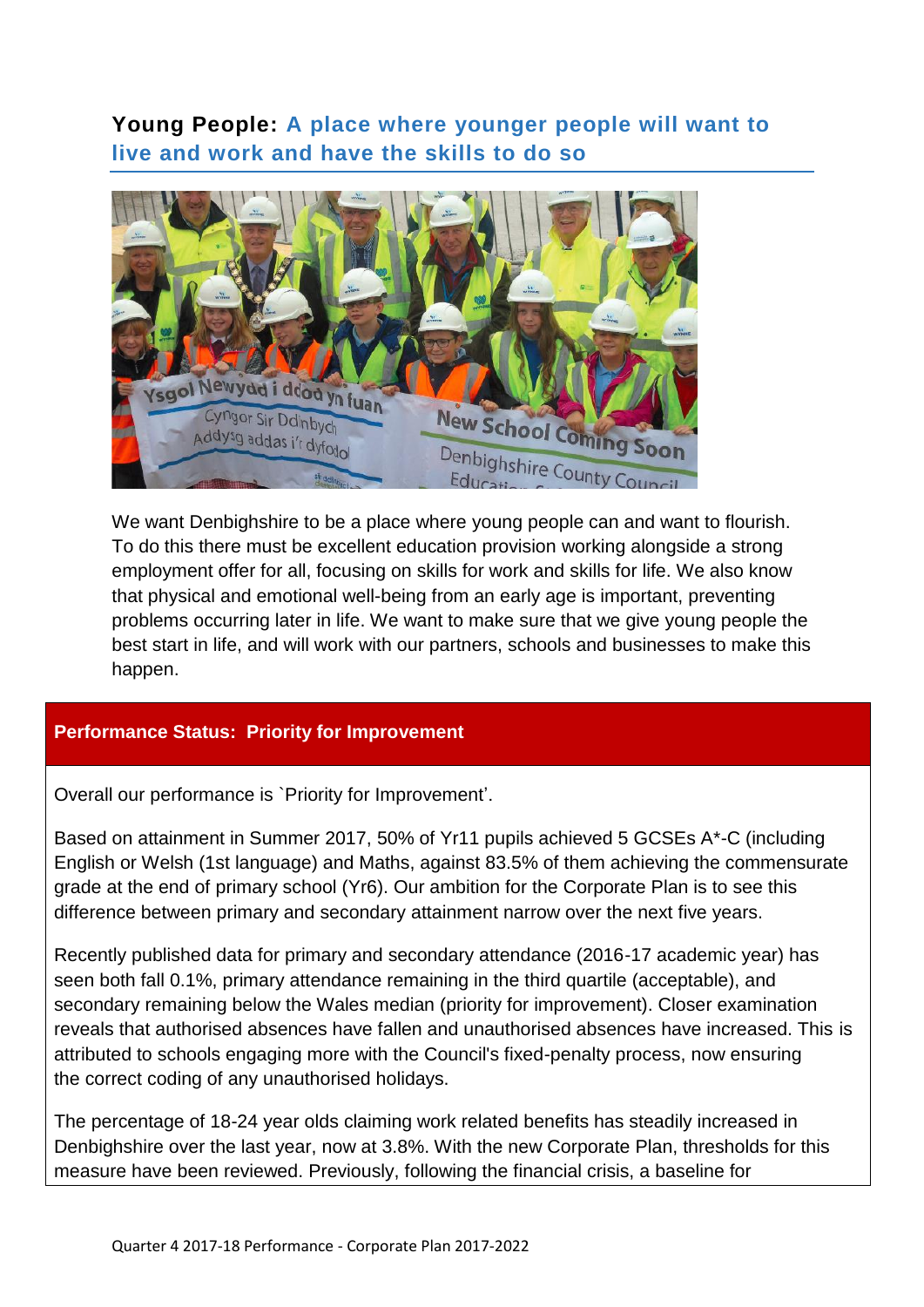improvement was set at 4.6%. This is no longer relevant, and we shall revert to our default methodology for setting performance thresholds, where the Wales average (currently 3.5%) is Red: Priority For Improvement. Our excellence threshold shall remain as the outturn for Great Britain (currently 3%). This measure is currently considered Red: Priority for Improvement therefore.

New data released in April from the Child Measurement Programme for Wales reveals that the percentage of Denbighshire's 4-5 year olds achieving a healthy weight is declining, placing us in the  $3<sup>rd</sup>$  quartile (below the Wales median) and  $8<sup>th</sup>$  worst in Wales.

Early data from the first Pupil Attitudes to Self and School (PASS) survey are encouraging, generally showing a positive response by our pupils to their feelings about school. However, it is still early days for our work in this area and more data is needed to better understand our performance. The next survey is due to be carried out at the end of the academic year.

Corporate data for the number of young volunteers is not robust at present, due to data protection limitations with the Kinetic website preventing us from being able to accurately capture volunteers under the age of 16. These issues are being considered.

Currently 22 schools are providing education in buildings that have the lowest suitability and condition categories (C & D). The 21st Century Schools Programme Band B programme will reduce this figure over time, though there will still be Denbighshire schools in these lower condition categories.

# **Performance Progress: Good**

There are 10 projects currently planned in support of this priority, some of which have been brought forward from the Economic & Community Ambition programme under Denbighshire's Corporate Plan 2012-2017. Some of the overarching aims have multiple projects in development to support them, namely:

Under 'Develop greater employment opportunities for young people' there are four strands of work: Develop technology based entrepreneur space close to transport interchange; Young Person Employment Support; TechZone - Growth Sector Move-on Accommodation, and Local Supplier Development. Work is already underway on the last two of these projects, with project briefs due at the Board before the end of summer. This work is set within the context of the North Wales Economic Ambition Board's work and the North Wales Growth Deal. the council remains committed to its [Economic Ambition Strategy 2013-2023,](https://www.denbighshire.gov.uk/en/your-council/strategies-plans-and-policies/corporate-strategies/economic-and-community-ambition-strategy.aspx) which seeks to help businesses go from strength to strength, offering good quality, well paid and rewarding jobs for our residents and providing them with a means to enjoy a good quality of life in our towns and communities.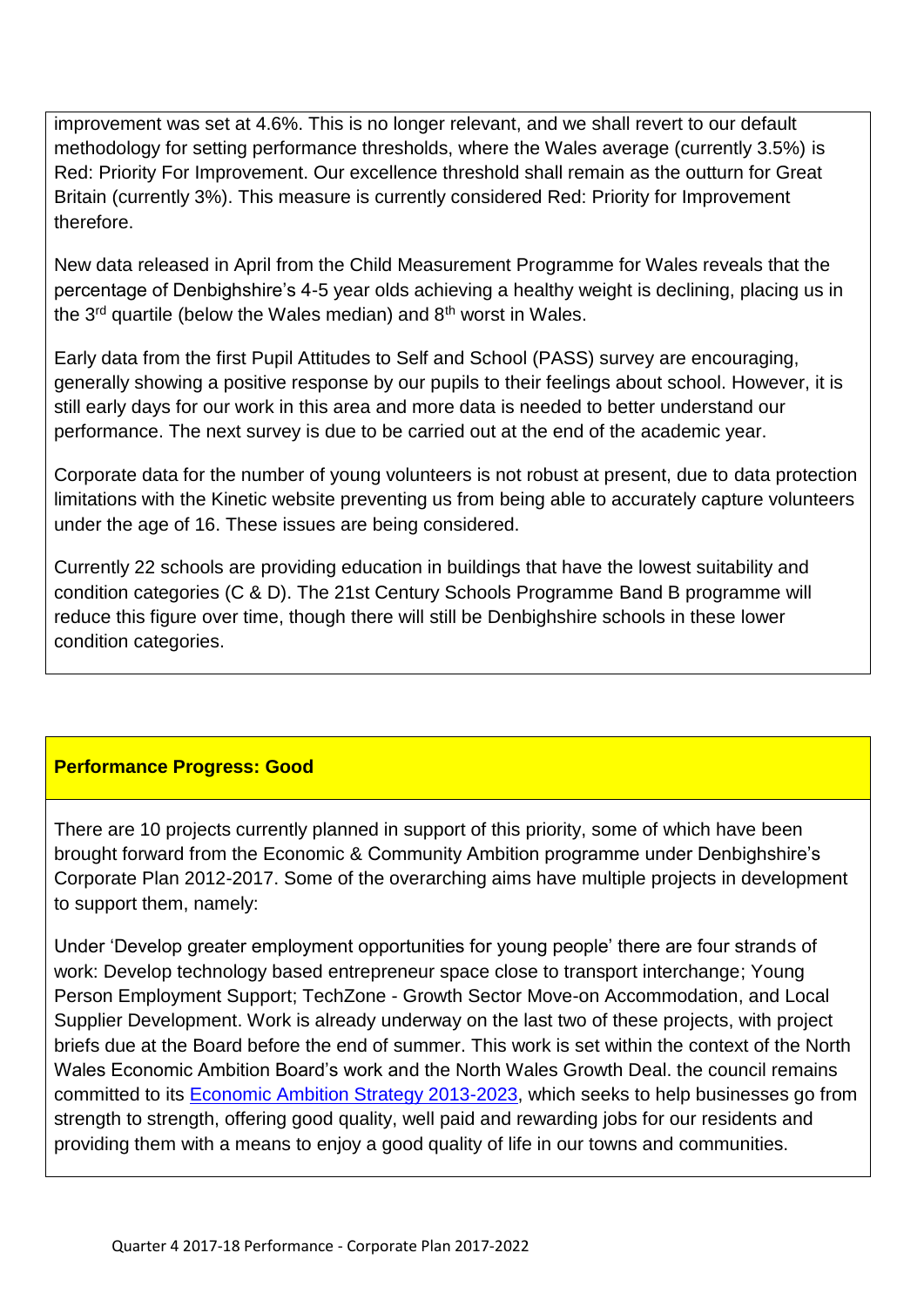The council is in the early stages of delivery for its pioneering Ready for Work project, which seeks to educate young people about jobs that are available through career events / job fairs and mentoring. Additionally work is progressing with The Denbighshire Working Start Scheme, which will provide young people with access to meaningful work experience.

Band A of the 21<sup>st</sup> Century Schools projects will be finished under this Corporate Plan, and Band B will commence, subject to confirmation from Cabinet. This is likely to cover school provision in Denbigh, Rhyl and Llangollen, but expenditure is unlikely to be required until at least 2020.

A project focussed on reviewing the needs of parents and the support available to them aims to ensure children of all ages have good physical and mental well-being, and are equipped to lead happy lives.